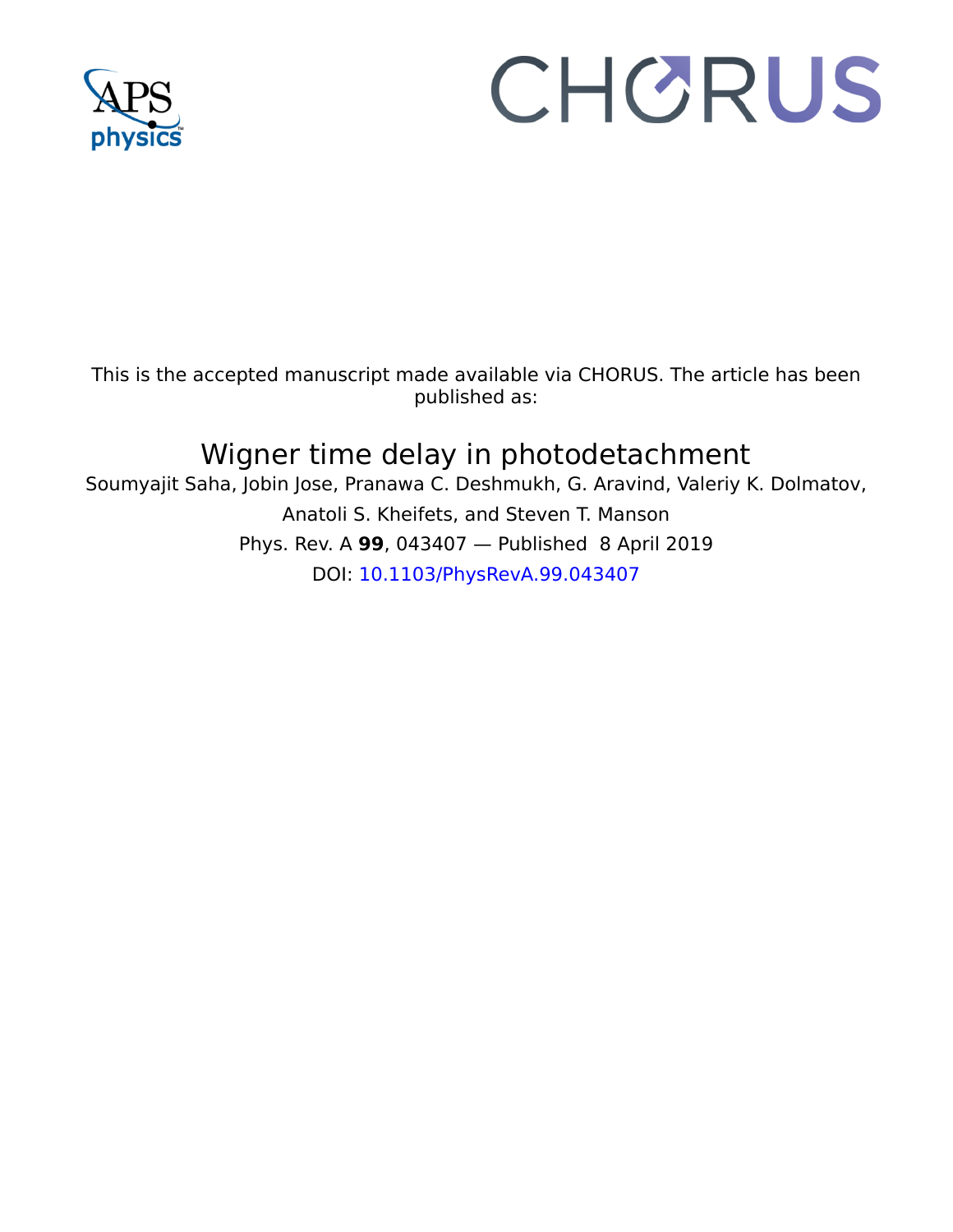### Wigner time delay in photodetachment

Soumyajit Saha,<sup>1,\*</sup> Jobin Jose,<sup>2,[†](#page-1-1)</sup> Pranawa C. Deshmukh,<sup>3,4,[‡](#page-1-2)</sup> G. Aravind,<sup>1, [§](#page-1-3)</sup>

Valeriy K. Dolmatov,<sup>5,[¶](#page-1-4)</sup> Anatoli S. Kheifets,<sup>6,\*\*</sup> and Steven T. Manson<sup>7,[††](#page-1-6)</sup>

 $1$ Department of Physics, Indian Institute of Technology Madras, Chennai, Tamil Nadu 600036, India

 $^{2}$ Department of Physics, Indian Institute of Technology Patna, Bihta, Bihar 801013, India

 ${}^{3}$ Department of Physics, Indian Institute of Technology Tirupati, Tirupati, Andhra Pradesh 517506, India

<sup>4</sup>Department of Physics, Indian Institute of Science Education and Research Tirupati, Tirupati, Andhra Pradesh 517507, India

 $5$ Department of Physics and Earth Science, University of North Alabama, Florence, AL 35632, USA

 ${}^6$ Research School of Physics and Engineering, The Australian National University, Canberra ACT 0200, Australia

 $^7$ Department of Physics and Astronomy, Georgia State University, Atlanta, 30303, USA

Using Cl<sup>−</sup> as a test case, Wigner time delay in the photodetachment process has been investigated theoretically, along with the photoionization of the isoelectronic Ar atom, for the outer 3p shell using the relativistic-random-phase approximation (RRPA). Time delay was probed in these systems from threshold to 80 eV, to investigate threshold effects, the centrifugal barrier shape resonance and the Cooper minimum region. This study focusses on Cl<sup>−</sup> because, for negative ions, the phase of the photoemission process is not dominated by the Coulomb phase as it is in photoionization. The results show significant differences, both qualitative and quantitative, between the time delays for Cl<sup>−</sup> and Ar photoemission at low photoelectron energy, but they are rather similar in the Cooper minimum region, where the Coulomb phase is small. In particular, the Wigner time delay in Cl<sup>−</sup> exhibits dramatic energy dependence just above threshold, and a rapidly increasing time delay in the vicinity of the shape resonance. A strong angular dependence of time delay has also been found near the threshold region for Cl<sup>−</sup> case; and absent in case of photoionization of Ar. The origin of these phenomenologies is explained and a prospectus for future work is presented.

PACS numbers: 32.80.Rm, 32.80.Fb, 42.50.Hz

#### I. INTRODUCTION

The motion of the electrons constituting atoms, molecules and clusters is on the attosecond (as, 10<sup>−</sup><sup>18</sup> sec) time scale [\[1\]](#page-8-0). One needs a very sophisticated and advanced theoretical methodology to accurately probe the ultrafast electronic motion and study this subatomic world. With the impetus of two pioneering experimental investigations [\[2,](#page-8-1) [3\]](#page-8-2), photoionization time delay studies, as a means of investigating attosecond phenomena, have gained quite a bit of attention in recent years; a selection of some of this work can be found in [\[4–](#page-8-3)[19\]](#page-8-4). State-of-the-art experimental techniques have succeeded in probing the time domain in photoionization processes. The photoemission delay, measured using various pumpprobe techniques, is an excellent way to investigate dynamical processes inside atoms. The measured time delay consists of two parts: (i) Wigner time delay or WES (Wigner-Eisenbud-Smith) time delay  $(\tau_W)$  [\[20](#page-8-5)[–22\]](#page-8-6), described as the energy derivative of the phase of the complex photoemission transition matrix element, and (ii), the delay resulting from the interaction of the outgoing

photoelectron with the laser field and the potential of the residual positive ion, known as Coulomb-laser-coupling delay ( $\tau_{CLC}$ ) [\[23\]](#page-8-7) or continuum-continuum delay ( $\tau_{CC}$ ) [\[24\]](#page-8-8). Now, photodetachment is similar to the photoionization process, except that the ionizing electromagnetic pulse interacts with a negative ion, unlike the photoionization of an atom where the target is neutral [\[25\]](#page-8-9). In the photodetachment of a negative ion, a neutral atom is left behind so that the outgoing photoelectron does not experience a Coulomb potential in the asymptotic region, and the Coulomb part of the photoelectron phase is excluded from the total phase of the photoemission matrix element. Thus, since  $\tau_{CC}$  (or  $\tau_{CLC}$ ) essentially vanishes, except very close to threshold, when the potential experienced by the escaping photoelectron is short range, as in photodetachment, the interpretation of photoemission time delay experiments is much more straightforward [\[26\]](#page-8-10). In addition, the Coulomb phase, which dominates the total phase near threshold in the case of photoionization, is absent for photodetachment, allowing the photoemission time delay studies in negative ions to efficiently probe the low-energy shape resonances and short-range interactions. Furthermore, unlike photoionization where the  $l \rightarrow l + 1$  channels generally dominate the process at all energies except Cooper minimum [\[27](#page-8-11)[–29\]](#page-8-12), in photodetachment the  $l \rightarrow l-1$  channels always dominate near threshold, owing to the Wigner threshold law [\[30\]](#page-8-13). Thus, the absence of the Coulomb phase allows the study of the near-threshold and low-energy phenomena via time delay spectroscopy. The present work aims at the study of time delay in photoemission from a closed-shell negative ion

<span id="page-1-0"></span><sup>∗</sup>Electronic address: [soumyajit147@gmail.com](mailto:soumyajit147@gmail.com)

<span id="page-1-1"></span><sup>†</sup>Electronic address: [jobin.jose@iitp.ac.in](mailto:jobin.jose@iitp.ac.in)

<span id="page-1-2"></span><sup>‡</sup>Electronic address: [pcd@iittp.ac.in](mailto:pcd@iittp.ac.in)

<span id="page-1-3"></span><sup>§</sup>Electronic address: [garavind@iitm.ac.in](mailto:garavind@iitm.ac.in)

<span id="page-1-4"></span><sup>¶</sup>Electronic address: [vkdolmatov@una.edu](mailto:vkdolmatov@una.edu)

<span id="page-1-5"></span><sup>∗∗</sup>Electronic address: [a.kheifets@anu.edu.au](mailto:a.kheifets@anu.edu.au)

<span id="page-1-6"></span><sup>††</sup>Electronic address: [smanson@gsu.edu](mailto:smanson@gsu.edu)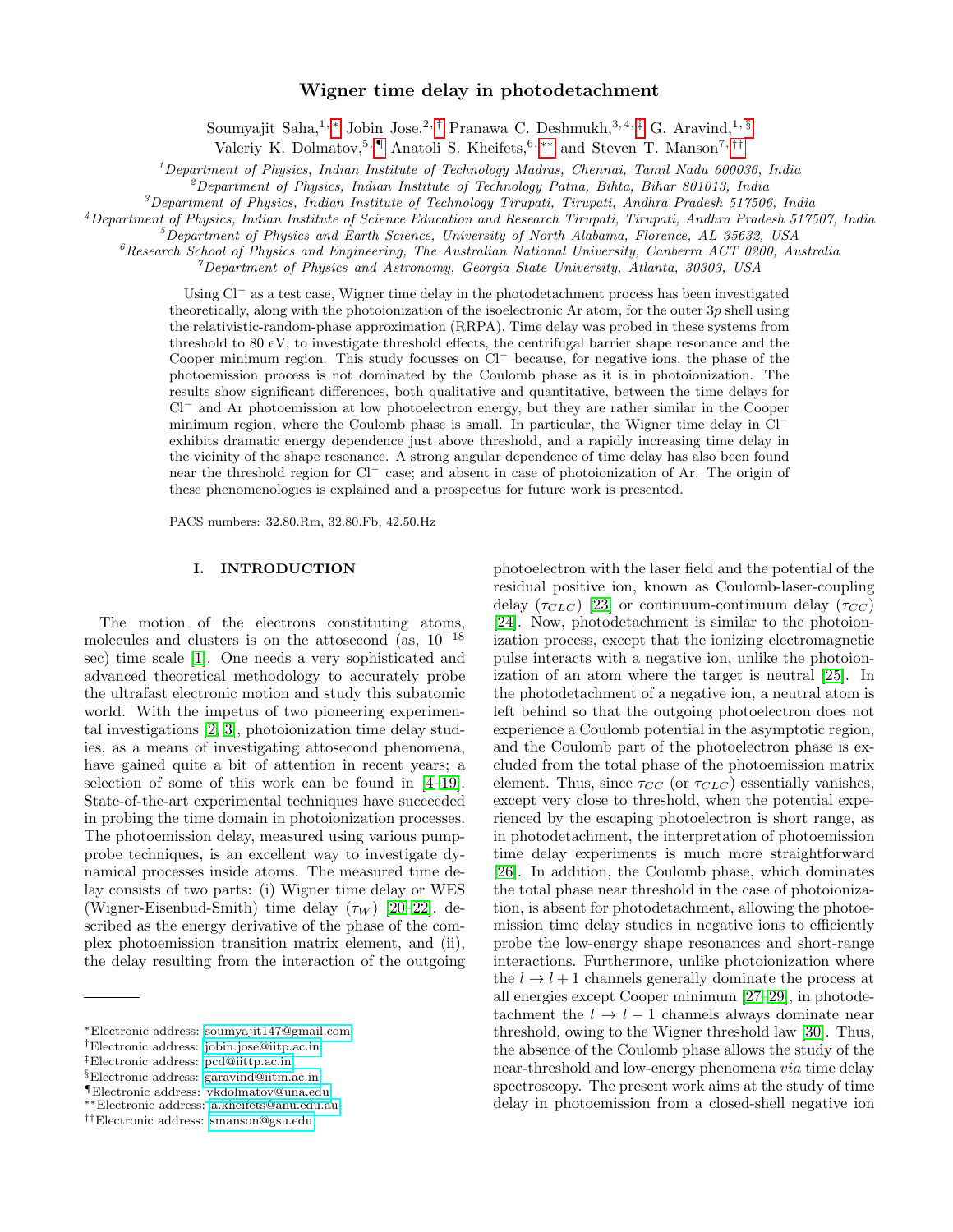and, for comparison, the isoelectronic Ar, with emphasis on the region of the centrifugal barrier shape resonances [\[27,](#page-8-11) [31–](#page-8-14)[33\]](#page-8-15). In our earlier study of photoionization time delay from noble gas neutral atoms [\[34\]](#page-8-16), no significant effect of the shape resonance on the photoionization time delay was found. This was due to the large time delay near the threshold owing to the Coulomb phase, which overwhelmed the effect of the shape resonance. We have, therefore, undertaken time delay studies in photodetachment of negative ions, since this process is free from the long-range Coulomb field effects in the final state. Preliminary results of the present studies were presented earlier [\[35,](#page-8-17) [36\]](#page-8-18). Specifically, in the present work, we report  $\left\lceil T \right\rceil$  $\lceil T \rceil$  $\left\lceil T \right\rceil$  $[I]$  $[I]$ 

the results of our study of the time delay in photodetachment of Cl<sup>−</sup> using the relativistic-random-phase approximation (RRPA) [\[37\]](#page-8-19). Also, for comparison, using the same methodology, we have investigated the time delay in the photoionization of the neutral atom which is, respectively, isoelectronic with the negative ion, i.e., Ar, in order to highlight time delay in the absence of long-range Coulomb field in the final states of the photodetachment process. In addition, it has also been found that in the near-threshold region the time delay in photodetachment process is angle sensitive and has a strong dependence on the angle of photoelectron ejection with respect to the direction of light polarization. On the other hand, the photoionization time delay does not exhibit any significant dependence on the angle of photoelectron ejection with respect to the direction of light polarization in this region. The RRPA is a relativistic many-body method that includes significant aspects of electron-electron correlations and, being fully relativistic (based on the Dirac equation) allows us to assess the importance of relativistic effects. The methodology and theory are presented in Sec. II. In Sec, III, we present and discuss our results. Conclusions are presented in section IV.

## II. THEORETICAL METHOD

The relativistic electric dipole amplitude, for a linearly polarized light along the z-direction, for a transition from an initial state,  $nljm$ , to a final state,  $\overline{\kappa l}j\overline{m}$ , is given by  $\vert 14 \vert$ 

$$
[T^{1\nu}]_{nlj}^m = \sum_{\bar{\kappa}\bar{m}} C^{\bar{j}\bar{m}}_{\bar{l}\bar{m}-\nu,1/2\nu} Y_{\bar{l}\bar{m}-\nu}(\hat{\kappa})(-1)^{2\bar{j}+j+1-\bar{m}} \times
$$

$$
\begin{pmatrix} \bar{j} & 1 & j \\ -\bar{m} & 0 & m \end{pmatrix} i^{1-\bar{l}} e^{i\delta_{\bar{\kappa}}} \langle \bar{a} || Q_1^{(1)} || a \rangle, \qquad (1)
$$

Here  $\bar{\kappa} = \pm (\bar{j} + \frac{1}{2})$  for  $\bar{j} = (\bar{l} \pm \frac{1}{2}), \nu = \pm \frac{1}{2}$  is the photoelectron spin polarization, the  $\tilde{C}'s$  are the Clebsch-Gordon coefficients, the Y's are the spherical harmonics,  $\delta_{\bar{\kappa}}$  is the scattering phase and an overall multiplicative factor has been ignored for simplicity. The reduced matrix element of the spherical tensor between the initial state  $a = (n\kappa)$ and a final state  $\bar{a} = (E, \bar{\kappa})$  is obtained from a solution of the RRPA equations [\[38\]](#page-8-21) and, for simplification of the notation, we define,

$$
D_{n\kappa \to E\bar{\kappa}} = i^{1-\bar{l}} e^{i\delta_{\bar{\kappa}}} \left\langle \bar{a} \| Q_J^{(\lambda)} \| a \right\rangle \tag{2}
$$

in terms of the reduced matrix element  $\langle \bar{a} \| Q_I^{(\lambda)} \rangle$  $_{J}^{(\lambda)} \|a\big>$  [\[38\]](#page-8-21). The expressions below show the relativistic ionization amplitudes for np initial states,

$$
[T^{1+}]_{np_1/2}^{m=\frac{1}{2}} = +\frac{1}{\sqrt{15}} Y_{20} D_{np_1/2} \to \epsilon d_{3/2} + \frac{1}{\sqrt{6}} Y_{00} D_{np_1/2} \to \epsilon s_{1/2}
$$
  
\n
$$
[T^{1-}]_{np_1/2}^{m=\frac{1}{2}} = -\frac{1}{\sqrt{10}} Y_{21} D_{np_1/2} \to \epsilon d_{3/2}
$$
  
\n
$$
[T^{1+}]_{np_3/2}^{m=1/2} = \frac{1}{\sqrt{6}} Y_{00} D_{np_3/2} \to \epsilon s_{1/2} - \frac{1}{5\sqrt{6}} Y_{20} D_{np_3/2} \to \epsilon d_{3/2}
$$
  
\n
$$
-\frac{1}{5} \sqrt{\frac{3}{2}} Y_{20} D_{np_3/2} \to \epsilon d_{5/2}
$$
 (3)

$$
[T^{1-}]_{np_{3/2}}^{m=1/2} = \frac{1}{10} Y_{21} D_{np_{3/2} \to \epsilon d_{3/2}} - \frac{1}{5} Y_{21} D_{np_{3/2} \to \epsilon d_{5/2}}
$$
  

$$
[T^{1+}]_{n=3/2}^{m=3/2} = \frac{3}{10} Y_{21} D_{np_{3/2} \to \epsilon d_{3/2}} - \frac{1}{5} Y_{21} D_{np_{3/2} \to \epsilon d_{5/2}}
$$

$$
[T^{1+}]_{np_{3/2}}^{m=3/2} = -\frac{3}{\sqrt{10}} Y_{21} D_{np_{3/2} \to \epsilon d_{3/2}} - \frac{2\sqrt{3}}{15} Y_{21} D_{np_{3/2} \to \epsilon d_{5/2}}
$$

$$
[T^{1-}]_{np_{3/2}}^{m=3/2} = \frac{\sqrt{3}}{5} Y_{22} D_{np_{3/2} \to \epsilon d_{3/2}} - \frac{\sqrt{3}}{15} Y_{22} D_{np_{3/2} \to \epsilon d_{5/2}}
$$

Here the amplitudes are expressed in terms of only positive m values. In the polarization axis direction,  $\hat{z}$ , only the axial,  $Y_{l0}$ , components of the spherical harmonics in Eq. (1) are non-zero, so only terms with  $m = \nu = \pm \frac{1}{2}$ survive. Due to the axial symmetry, then, the final result does not depend on the sign of the spin and the angular momentum projections. The Wigner time delay associated with a particular transition  $(n\kappa \to E\bar{\kappa})$  is [\[20](#page-8-5)[–22\]](#page-8-6)

$$
\tau = \hbar \frac{d\eta_{\bar{\kappa}}}{dE} \tag{4}
$$

where  $\eta_{\bar{\kappa}}$  is the energy dependent phase of the photoemission complex matrix element,

$$
\eta_{\bar{\kappa}} = \tan^{-1} \left[ \frac{\text{Im} D_{n\kappa \to E\bar{\kappa}}}{\text{Re} D_{n\kappa \to E\bar{\kappa}}} \right] \tag{5}
$$

Similarly, the time delay for photoemission from a particular initial state is obtained using the same equations but with the transition amplitudes of Eq.  $(3)$ , the  $T's$ , instead of the  $D's$ . Note that electron-ion scattering and photoionization processes are related through time reversal symmetry [\[38\]](#page-8-21), hence the above expression for photoemission time-delay does not have the factor 2 found in the expressions of the Wigner time delay in a scattering formalism [\[20](#page-8-5)[–22\]](#page-8-6). As mentioned above, the RRPA formulation [\[37\]](#page-8-19) was employed in the present photodetachment and photoionization calculations. The RRPA method is gauge-invariant and, aside from being explicitly relativistic, i.e., based on the Dirac equation, RRPA includes significant aspects of initial state correlation, roughly equivalent to a very large configuration interaction calculation.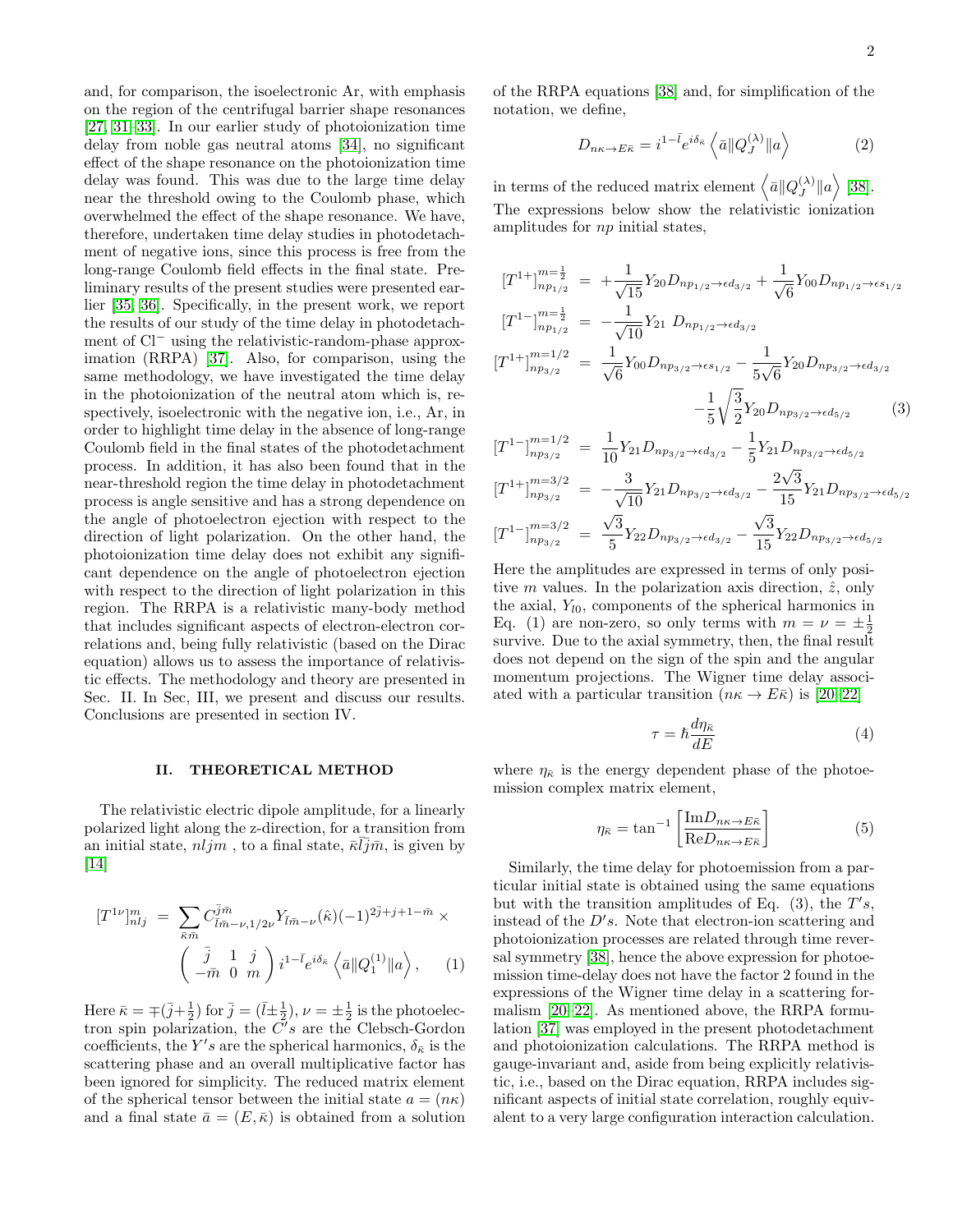TABLE I: Calculated and available experimental [\[40\]](#page-8-22) thresholds.

| $Subshell(Cl^-$ | DF(eV) | Subshell $(Ar) DF(eV)$ |        | Exp.(eV) |
|-----------------|--------|------------------------|--------|----------|
| $3p_{3/2}$      | 4.03   | $3p_{3/2}$             | 16.00  | 15.76    |
| $3p_{1/2}$      | 4.17   | $3p_{1/2}$             | 16.19  | 15.95    |
| $3s_{1/2}$      | 20.13  | $3s_{1/2}$             | 35.02  | 29.31    |
| $2p_{3/2}$      | 208.87 | $2p_{3/2}$             | 259.78 |          |
| $2p_{1/2}$      | 210.64 | $2p_{1/2}$             | 262.07 |          |
| $2s_{1/2}$      | 280.22 | $2s_{1/2}$             | 337.73 |          |



FIG. 1: (Color online): Photoemission cross sections calculated for Cl<sup>−</sup> (top panel) and Ar (bottom panel) showing  $3p_{1/2}$  (dashed line),  $3p_{3/2}$  (dotted line) and the sum,  $3p$  (solid line), along with available experiment (solid asterisk); Cl<sup>−</sup> [\[42,](#page-8-23) [43\]](#page-8-24), Ar [\[44\]](#page-8-25). Note that the Ar data is for the sum of  $3s$ and 3p cross sections. Thresholds are indicated as vertical dashed lines.

In addition, RRPA includes correlation in the final continuum states in form of interchannel coupling among all of the relativistic single-ionization (single-excitation) channels. However, the RRPA is amenable to a further approximation which permits the use of selective interchannel coupling, known as the truncated RRPA, which can be employed to pinpoint the specific aspect(s) of interchannel coupling which are responsible for particular physical effects. The use of a truncated RRPA removes the gauge-invariance; however, in the present calculations, it is only at the few percent level, so it is not really



FIG. 2: (Color online): The absolute values of the complex transition matrix elements,  $|D|$ , as a function of photon energy for all the three relativistically split  $3p \rightarrow d$  photoemission channels :  $3p_{1/2} \rightarrow d_{3/2}$  (dashed line),  $3p_{3/2} \rightarrow d_{3/2}$ (dotted line) and  $3p_{3/2} \rightarrow d_{5/2}$  (solid line), in Cl<sup>−</sup> (top panel) and Ar (bottom panel). Thresholds are indicated as vertical dashed lines.

In addition, the threshold energies, the use of Dirac-Fock (DF) [\[39\]](#page-8-26) energies, are required in the RRPA calculation to maintain gauge-invariance. However, for comparison with experiment, it is useful to use experimental energies, where available, and our atomic calculations do just this. Although this destroys the exact equality of length and velocity gauges, here too the differences are only at the few percent level. The calculated DF energies, along with the available experimental energies [\[40\]](#page-8-22) for comparison, are given in Table 1, where it is seen that for the outer atomic subshells, the agreement is reasonably good.

Very few of the energy levels of negative ions are known experimentally, so they have been omitted from the table. However, for the halogen ion, Cl<sup>−</sup>, the experimental electron affinity [\[41\]](#page-8-27) of 3.61 eV, compares reasonably well with the theoretical outer shell binding energy (Table 1) of 4.03 eV, which indicates that initial state correlation is taken into account relatively well.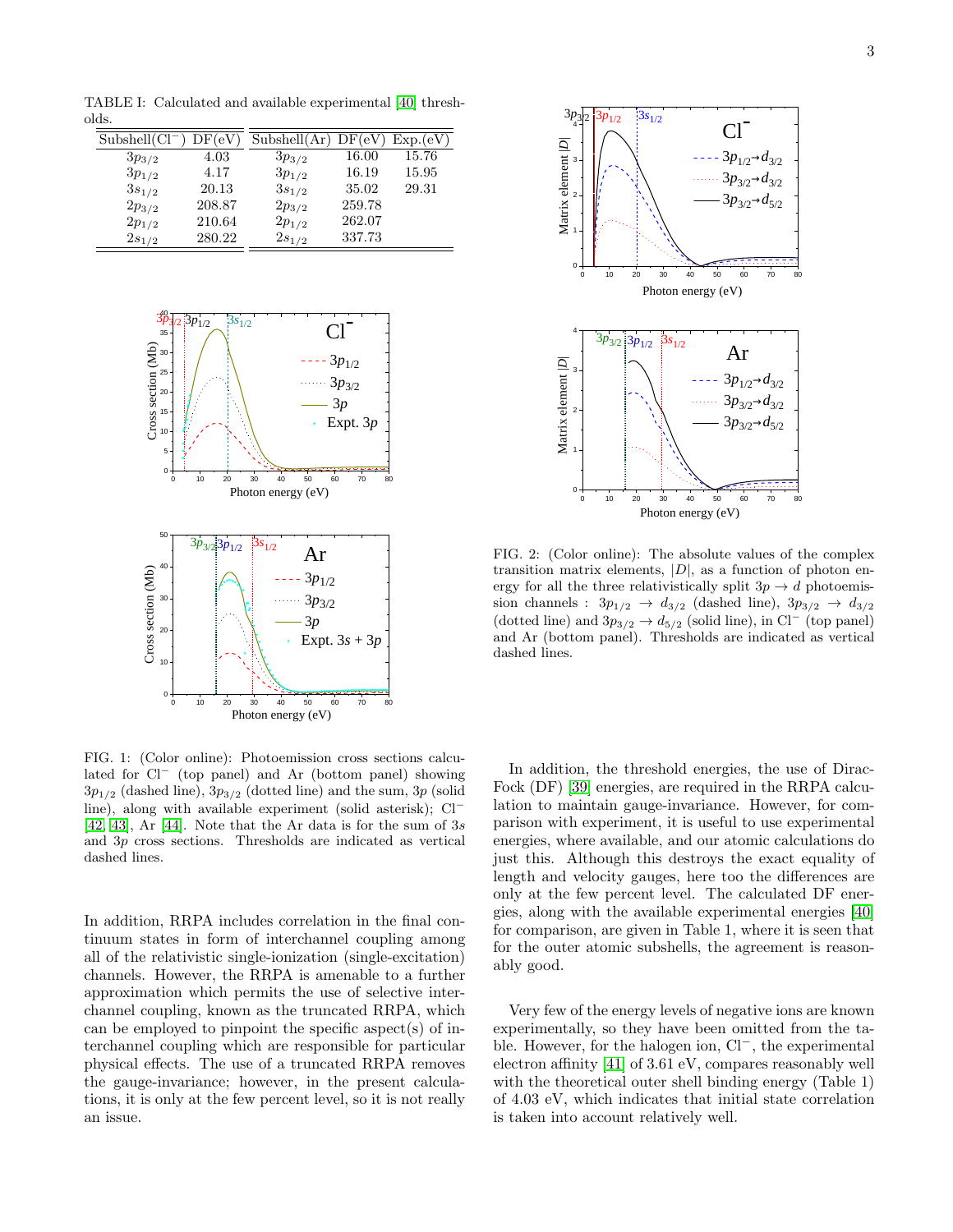

FIG. 3: (Color online): Phases of the complex matrix elements for Cl<sup>−</sup> (upper left) and Ar (upper right) as functions of energy for all five relativistic 3p photoemission channels:  $3p_{1/2} \rightarrow d_{3/2}$  (thick dashed line),  $3p_{3/2} \rightarrow d_{3/2}$  (thick dotted line),  $3p_{3/2} \rightarrow d_{5/2}$  (thick solid line),  $3p_{1/2} \rightarrow s_{1/2}$  (thin solid line) and  $3p_{3/2} \rightarrow s_{1/2}$  (thin dashed line). The corresponding time delays are shown below each phase in attoseconds (as) (same line convention as in phase plot used). Thresholds are indicated as vertical dashed lines.

#### III. RESULTS AND DISCUSSION

The photoemission cross sections for Cl<sup>−</sup> and Ar were calculated including all the relativistic dipole channels originating from  $3p$ ,  $3s$ ,  $2p$  and  $2s$ , a total of 14 coupled channels, in each case; the 1s channels were omitted since they have essentially no effect in the photon energy ranges considered. The results are shown in Fig. 1, along with available experiment [\[42–](#page-8-23)[44\]](#page-8-25) which demonstrates excellent agreement with the calculations for both Cl<sup>−</sup> and Ar. It is of importance to note that the cross sections for the negative ion and the atom are remarkably similar. The shape resonance (delayed maximum) is seen in both cases, along with the Cooper minimum [\[45\]](#page-8-28) in the region of 40 eV - 50 eV photon energy. The only real difference between the two cases is near threshold where the atomic case exhibits a rather large cross section and varies slowly, as compared to the negative ion where the photodetachment cross section vanishes at

The phases of the complex matrix elements, along with the time delays derived from these phases using Eqs. (4) and (5), are shown in Fig. 3. Looking first at the phases,

threshold, but increases very rapidly with energy. Fig. 1 also shows that the  $3p_{3/2}$  and  $3p_{1/2}$  cross sections are of exactly the same shape and are in a ratio of 2:1, in both cases; this ratio simply reflects the occupation numbers of the two subshells. In other words, this suggests that relativistic effects are unimportant in both cases, in this region of the photoemission spectrum.

To explore this phenomenology further, the magnitudes (absolute values) of the matrix elements for all of the relativistic 3p  $\rightarrow d$  photoemission channels in Cl<sup>−</sup> and Ar are presented in Fig. 2 where it is evident that the magnitudes of the matrix elements all have the same shape, in each case, as a function of energy. In addition, the  $3p \rightarrow d$  shape resonances are clearly seen, as are the Cooper minima. The absolute values of the complex matrix elements reach their peak at a somewhat lower photon energy than the energy at which the cross section peaks as one would expect since the cross section is scaled by the photon energy.

it is evident that, as expected from the cross sections, relativistic effects are rather unimportant as all of the  $3p \rightarrow d$  phases lie essentially on top of one another, both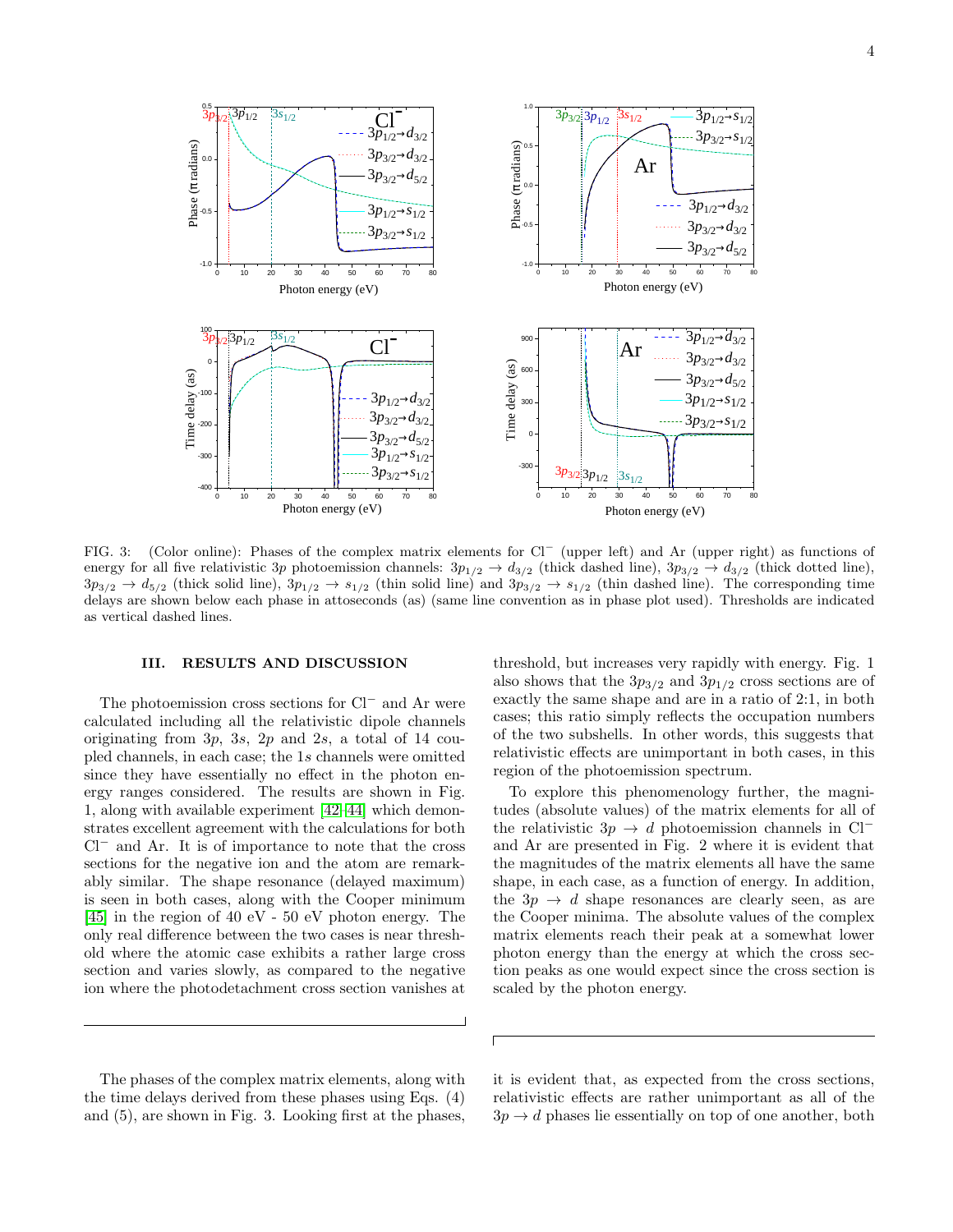

FIG. 4: Phase of the photodetachment amplitude for the  $3p_{3/2}$  initial state of Cl<sup>−</sup> in the direction of the photon polarization. The inset shows a close-up of the threshold region.

for Cl<sup>−</sup> and Ar, and the same is true for the  $3p \rightarrow s$ phases. It is also clear that, above the 3s thresholds, the Cl<sup>−</sup> and Ar phases are rather similar to each other with the  $3p \rightarrow d$  phases displaying steep drops around the Cooper minima [\[34\]](#page-8-16), and the  $3p \rightarrow s$  phases decreasing monotonically [\[46\]](#page-8-29), as expected. However, in the nearthreshold region, the Cl<sup>−</sup> and Ar phases are seen to be totally different. For Cl<sup>−</sup>, the  $3p \rightarrow d$  phases decrease slightly from threshold before showing a gradual increase reflecting the shape resonance; the  $3p \rightarrow s$  phases are monotonically decreasing from threshold. For Ar, on the other hand, the phases are dominated by the Coulomb phases, in the near threshold region, and these Coulomb phases (for all values of orbital angular momentum) go to infinity at threshold and drop rapidly with energy above threshold, leading to the observed behavior. Thus, the Coulomb phase contribution to the total phase obliterates any effects of the short-range atomic phase in the near-threshold region.

The time delays, for each of the cases, are also shown in Fig. 3. For Cl<sup>−</sup> photodetachment the time delays are finite at threshold, quite negative (hundreds of attoseconds) and increasing, with the threshold values of the  $3p \rightarrow d$  channels more negative than the  $3p \rightarrow s$  but rising more rapidly owing to the  $3p \rightarrow d$  shape resonance. Over the broad range to about 30 eV the  $3p \rightarrow d$  time delay is dominated by the shape resonance, although the effect of the Wigner cusp [\[30\]](#page-8-13) in the  $3p \rightarrow d$  channel is quite evident at the opening of the 3s detachment channel. This cusp is all but invisible in the phase, indicating that time delay spectroscopy might be useful in studying such cusp phenomena. At still higher energies, the time delay is dominated by the Cooper minimum behavior wherein the steep drop in the phase translates to a deep minimum in the time delay in the region of the Cooper minimum. In the Ar case, the time delay is positive infinity at threshold for both  $3p \rightarrow d$  and  $3p \rightarrow s$ transitions and rapidly increases with energy since the time delay is essentially due only to the Coulomb phase



FIG. 5: Wigner time delay for the photodetachment of the 3p state of Cl<sup>−</sup>, averaged over the  $3p_{1/2}$  and  $3p_{3/2}$  states.

in this region.

It is quite evident that the effects of the  $3p \rightarrow d$  shape resonance is almost completely masked by the Coulomb contribution, in the low energy region. At the higher energies, the  $3p \rightarrow d$  time delay is dominated by the Cooper minimum, just as in the Cl<sup>−</sup> case. It is of interest to point out the possibility of measuring the time delays representing these individual matrix elements via spinpolarization spectroscopy [\[47\]](#page-8-30).

One can also obtain the time delays for a particular initial state, as indicated above, using the phases of the amplitudes  $(Ts)$  of Eq. (3). Then, using Eqs. (4) and (5), the phases and time delays for photoemission from the  $3p_{3/2}$  and  $3p_{1/2}$  states of Cl<sup>−</sup> and Ar are obtained. We concentrate first on Cl<sup>−</sup>, where the results for the  $3p_{3/2}$  and  $3p_{1/2}$  states are almost identical, so only the phase for the  $3p_{3/2}$  initial state has been shown in Fig. 4. This phase is similar to the results for the individual  $3p \rightarrow d$  matrix elements of Fig. 3. This is because, over most of the energy range, the  $3p \rightarrow d$  matrix element dominates the  $3p \rightarrow s$ . However, in the Cooper minimum region, the magnitude of the  $3p \rightarrow d$  contribution to the amplitude diminishes (and nearly vanishes) so that the  $3p \rightarrow s$  contribution to the amplitude, in Eq. (3), becomes much more important. Of greater significance, at the threshold of a photodetachment process, the transition to the lower angular momentum final state, in this case the  $3p \rightarrow s$  transitions, always dominates, as embodied in the Wigner threshold law [\[30\]](#page-8-13). Thus, close to threshold, the  $3p \rightarrow s$  matrix element dominates, but rather quickly, in a few eV, the  $3p \rightarrow d$  matrix becomes larger. The phase near threshold, as seen in the inset in Fig. 4, exhibits a slope at threshold characteristic of the  $3p \rightarrow s$  transition which changes to the slope related to the  $3p \rightarrow d$  transition.

These changes in slope engender important changes in the Wigner time delay in the near-threshold region, as seen in Fig. 5 where a huge dip is exhibited, just above threshold, which is simply a result of the change-over in dominance of the  $3p \rightarrow d$  and  $3p \rightarrow s$  matrix elements as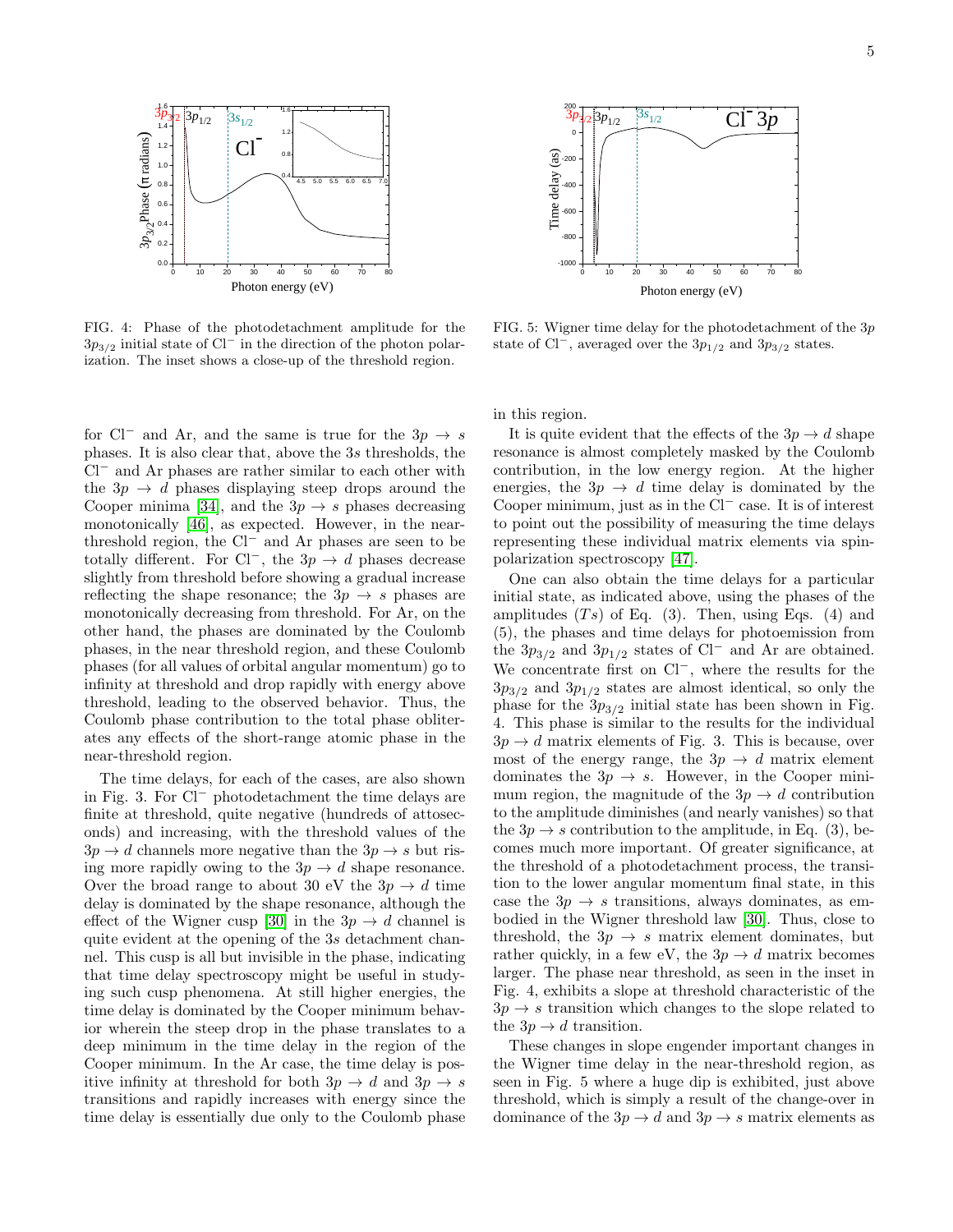

FIG. 6: (Color online): Wigner time delay in the photodetachment of 3p state of Cl<sup>−</sup> (left panel)and in photoionization of 3p state of Ar (central and right panels), averaged over the  $3p_{1/2}$  and  $3p_{3/2}$  states shown for different photoelectron ejection angles  $(0^{\circ}$ : solid line,  $30^{\circ}$ : dashed line,  $60^{\circ}$ : dotted line,  $90^{\circ}$ : dash-dot line, ) with respect to the direction of polarization. In first two panels the time delay evaluated only in the direction of polarization  $(0^{\circ}$  angle) has been shown in inset on a different scale for the 3p states of Cl<sup>−</sup> and Ar respectively; present results (solid line), Ref [\[26\]](#page-8-10) (dashed line). In the right panel a comparison with angular resolved atomic time delay of Ar 3p from Ref. [\[49\]](#page-8-31) is shown in the region of the Cooper minimum.

a function of energy; actually, it is the average  $3p$  time delay shown in Fig. 5; this is simply the sum of the  $3p_i$  time delays weighted by the ratios of the respective differential cross sections in the polarization direction to the sum of the cross sections. But, since relativistic effects are so small here, this is also the Wigner time delay for photoemission from the  $3p_{3/2}$  and  $3p_{1/2}$  initial states individually. In addition, owing to the contribution of the  $3p \rightarrow s$  matrix element in the region of the  $3p \rightarrow d$ Cooper minimum, the very narrow and deep minima in the  $3p \rightarrow d$  time delay, shown in Fig. 3, are seen to be much wider and shallower. It is of importance to note that the near-threshold structure is likely a general feature of Wigner time delay in the photodetachment of negative ions for all the *nl* subshells, inner and outer, for  $l \neq 0$ , owing to the Wigner threshold law since the  $l \rightarrow l-1$  partial wave always dominates at threshold, and the  $l \rightarrow l + 1$  generally dominates at the higher energies.

These averaged results for Wigner time delay for both Cl<sup>−</sup> and Ar are shown in Fig. 6 for different ejection angles relative to the direction of light polarization. The  $Cl^-$  results for  $0^{\circ}$  are the same as shown in Fig. 5, but on a different scale. The time delay spectra for  $0^{\circ}$  angle have been shown separately for both Cl<sup>−</sup> and Ar in inset in their respective panel. The Ar time delay is similar to the time delays of the individual  $3p \rightarrow d$  matrix elements in Fig. 3, except for the Cooper minimum region where, as was the case for Cl<sup>−</sup>, the  $3p \rightarrow s$  term in the ampli-

### IV. CONCLUSION

Wigner time delay for the photodetachment of the negative ion Cl<sup>−</sup> has been studied in detail, along with the photoionization of the isoelectronic Ar atom for com-

tude, Eq. (3), moderates the effects making the dip in that region wider and shallower as seen in inset on central panel. Also shown in insets of Fig. 6 are the results of the calculation of Ref. [\[26\]](#page-8-10) in which a rather different calculational methodology is used. The fact that there is good agreement, for both Cl<sup>−</sup> and Ar, rather validates both calculations. This is of particular importance for the Cl<sup>−</sup> case because correlation in both initial and final states is crucial to the accuracy of negative ion photodetachment calculations. It should also be mentioned that another recent calculation on Ar, based upon the time dependent local density approximation (TDLDA), gives substantially the same results as presented in Fig. 6 [\[48\]](#page-8-32). A comparison has also been shown between the present reults for Ar and the results presented in [\[49\]](#page-8-31). Though the time delay that has been shown in [\[49\]](#page-8-31) is the total atomic delay. Now the most important thing to notice in Fig. 6 is that the strong angular dependence of photodetachment time delay in the near-threshold region (left panel). However there is no angular dependence of time delay for the case of photoionization of Ar in the nearthreshold region as seen in the central panel. It is also noticeable for the Cl<sup>−</sup> case that the dip near threshold is prominent only in the case of  $0^o$  angle and got diminished with increasing angles. We can say that for higher angles the  $3p \rightarrow s$  transition dominates only in close proximity to threshold region and  $3p \rightarrow d$  transition overtakes  $3p \rightarrow s$  even very near to the threshold.

parison. The absence of a Coulomb tail in the potential "seen" by the photoelectron in the photodetachment process results in the time delay for Cl<sup>−</sup> being rather different from Ar at low photoelectron energies since the contribution of the Coulomb phase overwhelms the short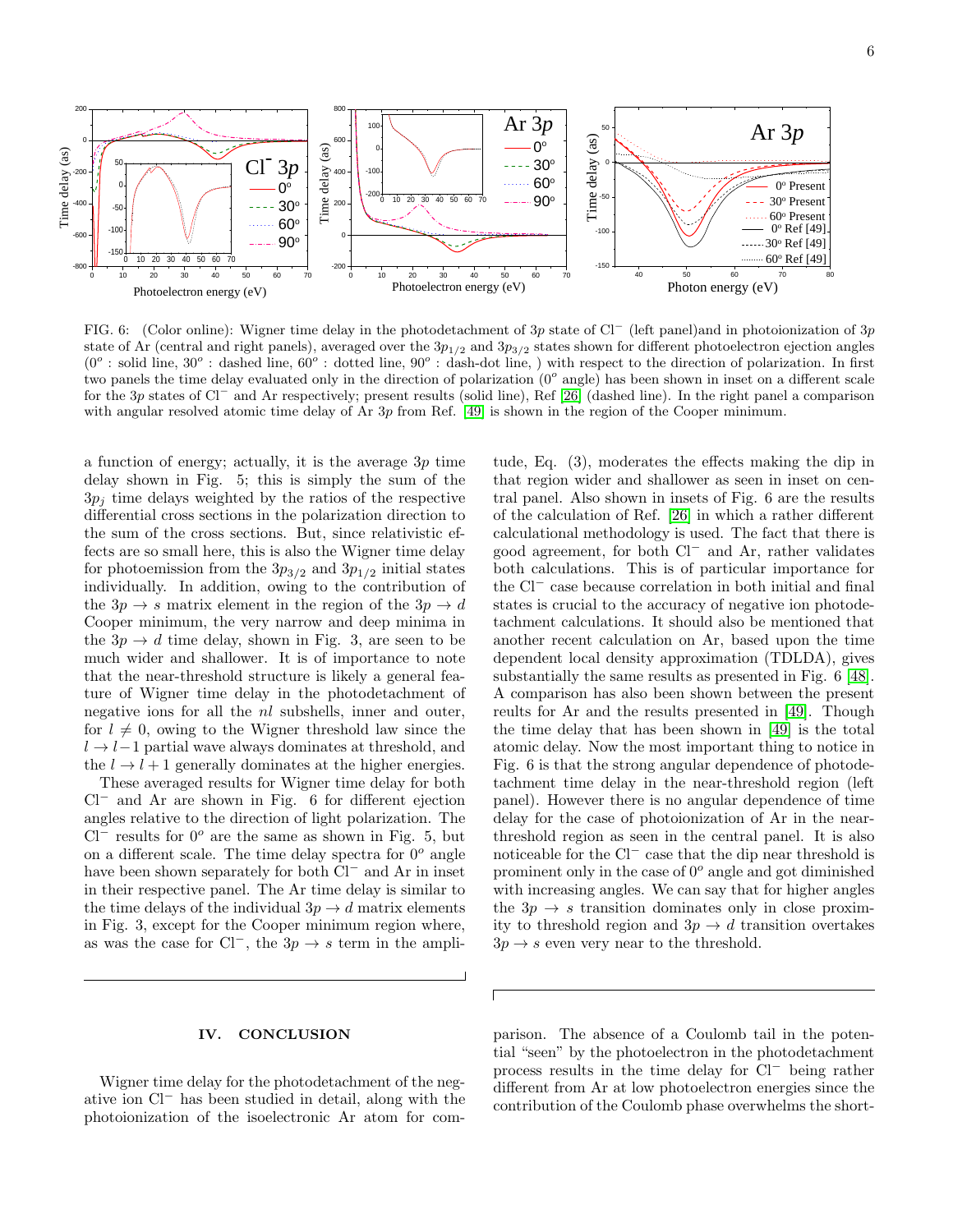range phase for Ar. In contrast, the short-range contribution is the only constituent of the phase in low-energy photoemission for Cl−. Thus, photodetachment time delay is sensitive to correlation and shape resonances at low photoelectron energies, while photoionization time delay is not. The calculated results confirm this viewpoint and the low-energy photodetachment time delay is seen to be very different from the photoionization time delay over the first 20 eV or so of photoelectron energy. Not only are the effects of the  $p \to d$  shape resonance seen for Cl<sup>-</sup>, but also a huge near-threshold variation with energy owing to the change in dominance of the  $3p \rightarrow s$  transition at threshold to the  $3p \rightarrow d$  transition a few eV above threshold. A similar strong variation of the time delay is seen in respect to the photoelectron emission direction. Both variations are a consequence of the Wigner threshold law for photodetachment [\[30\]](#page-8-13). Since the Wigner law applies to the photodetachment of all non-s-states of all negative ions, i.e., there is nothing special about Cl−, rich structure in the time delay just above threshold is likely to be present in most if not in all cases, i.e., this is expected to be a very general phenomenon. Thus, time delay spectroscopy could prove to provide significant insight into the near-threshold photodetachment process in addition to the study of low-energy shape resonances. In the near-threshold region the strong angular dependence of photodetachment time delay was also found. However this is completely absent for the case of photoionization of Ar.

It was also seen that, although the effects of the Wigner cusp, which occurs at inner 3s threshold for Cl<sup>−</sup> is hidden in the phase, it is evident in the time delay, thereby indicating that time delay spectroscopy might be useful in the investigation of these Wigner cusps. It is further demonstrated that, in the vicinity of the Cooper minima, there are rapid changes in the phases and deep dips in the time delays for both Cl<sup>−</sup> and Ar; this is because the Coulomb phase is quite small in the energy region of the Cooper minimum in Ar, so the shortrange phase dominates here. Furthermore, although the present calculations are explicitly relativistic (based upon the Dirac equation), it is found that relativistic interactions play essentially no part in the Wigner time delay for outer-shell photoemission at such low Z. However, it is likely that this will not be the case for higher Z, since relativistic effects generally becomes more important for heavier atoms. To probe the conditions under which relativistic interactions are important in Wigner time delay for photodetachment, a series of calculations for heavier systems is in progress; included in this investigation are photodetachment of nd and nf subshells in an effort to ascertain how the insights obtained from np subshells apply to higher angular momentum states.

#### V. ACKNOWLEDGEMENTS

This work was supported by the infrastructure and hospitality provided by the Director, IIT Tirupati. SS is thankful to IIT Patna for the hospitality and support he received during his visit to IIT Patna to do one part of the work. JJ acknowledges the support provided by SERB through the project no. ECR/2016/001564. STM acknowledges the support provided by the Chemical Sciences, Geosciences, and Biosciences Division, Office of Basic Energy Sciences, Office of Science, US Department of Energy, Grant No. DE-FG02-03ER15428.